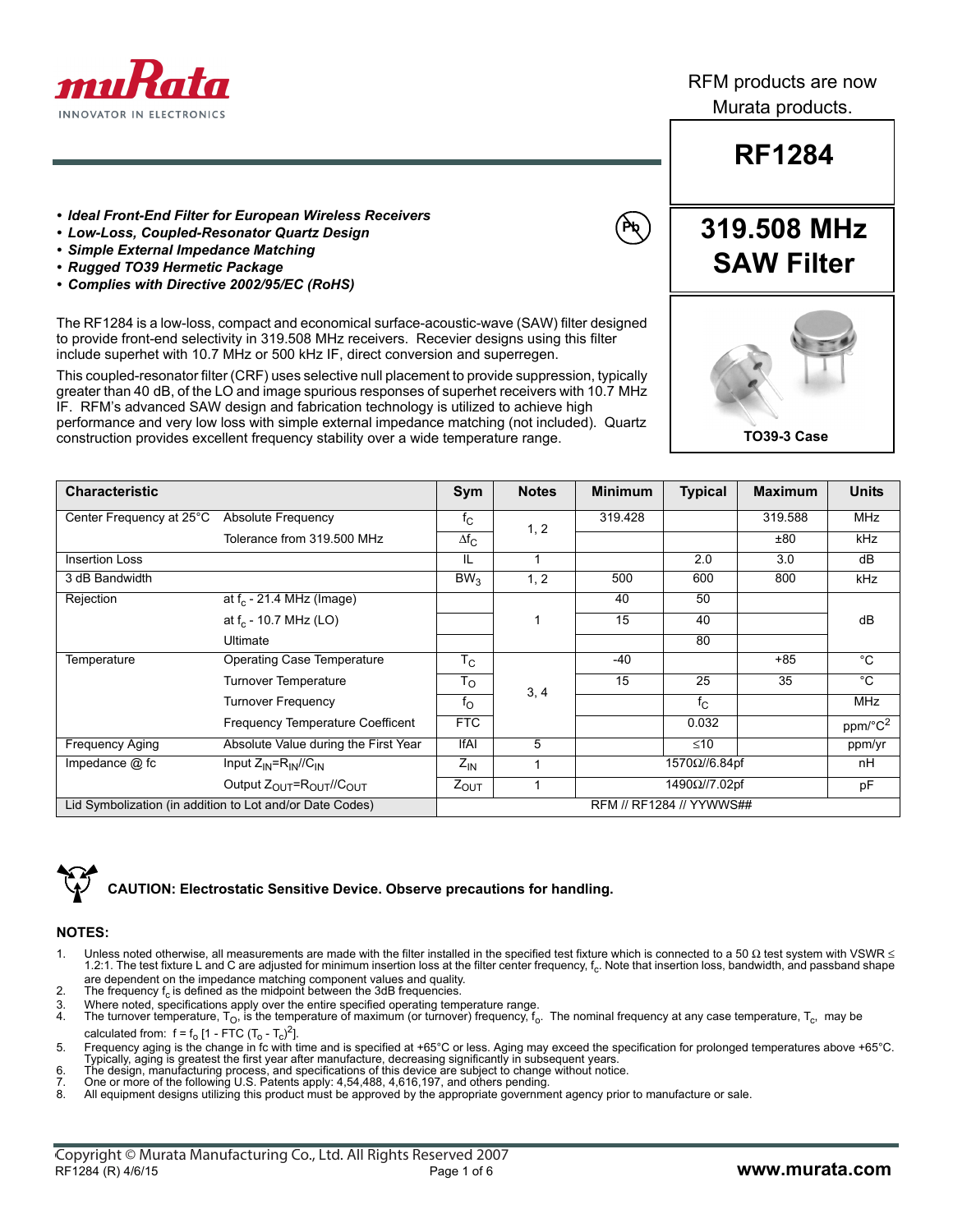#### **Absolute Maximum Ratings**

| Rating                                                    | Value          | <b>Units</b> |
|-----------------------------------------------------------|----------------|--------------|
| Incident RF Power                                         | $+13$          | dBm          |
| DC Voltage Between Any Two Pins (Observe ESD Precautions) | ±30            | VDC.         |
| Case Temperature <sup>5</sup>                             | $-40$ to $+85$ | °C           |

#### **Typical Filter Response**

Typical filter responses are shown below. The actual response is dependent on external impedance matching and circuit layout. Illustrated frequencies and minimum rejection for LO and IMAGE are shown only for superhet receivers with 10.7 MHz IF.



#### **Electrical Connections**

| Pin | <b>Connection</b> |  |  |
|-----|-------------------|--|--|
|     | Input or Output   |  |  |
|     | Output or Input   |  |  |
| વ   | Case Ground       |  |  |



#### **Typical Test Circuit**



| $\Omega$<br>dB<br>$-1$<br>$-2$<br>Amplitude Response<br>$-3$<br>$-4$<br>-5<br>$-6$<br>$-7$ | <br><br>Min 3dB<br>Passband<br>at 25°C |  |
|--------------------------------------------------------------------------------------------|----------------------------------------|--|
| $-8$                                                                                       | 150 KHz/div<br>Frequency               |  |

#### **Case Design**



| <b>Dimensions</b> | <b>Millimeters</b> |            | <b>Inches</b> |            |  |
|-------------------|--------------------|------------|---------------|------------|--|
|                   | Min                | <b>Max</b> | <b>Min</b>    | <b>Max</b> |  |
| А                 |                    | 9.30       |               | 0.366      |  |
| B                 |                    | 3.18       |               | 0.125      |  |
| C                 | 2.50               | 3.50       | 0.098         | 0.138      |  |
| ח                 | 0.46 Nominal       |            | 0.018 Nominal |            |  |
| F                 | 5.08 Nominal       |            | 0.200 Nominal |            |  |
| F                 | 2.54 Nominal       |            | 0.100 Nominal |            |  |
| G                 | 2.54 Nominal       |            | 0.100 Nominal |            |  |
| н                 |                    | 1.02       |               | 0.040      |  |
|                   | 1.40               |            | 0.055         |            |  |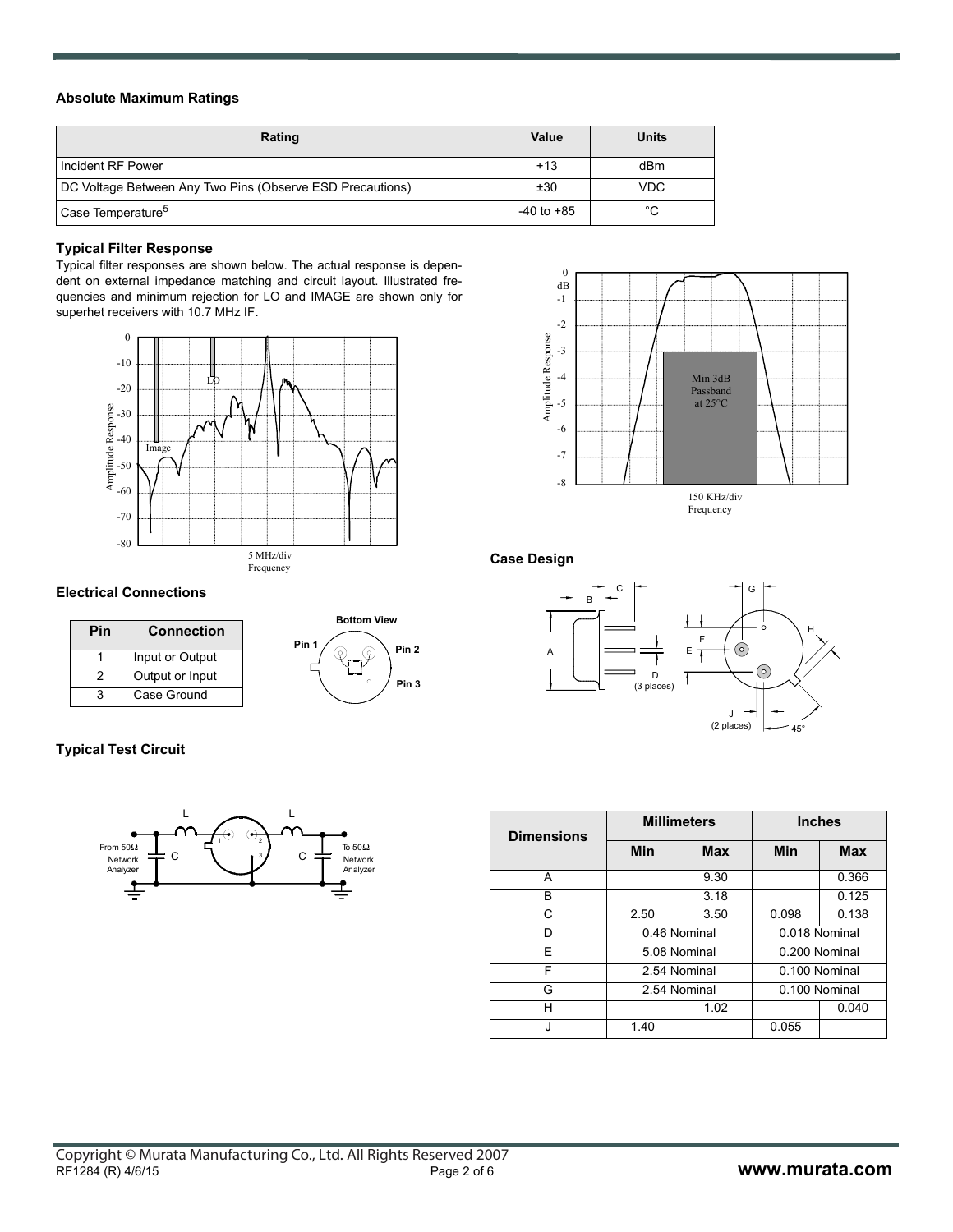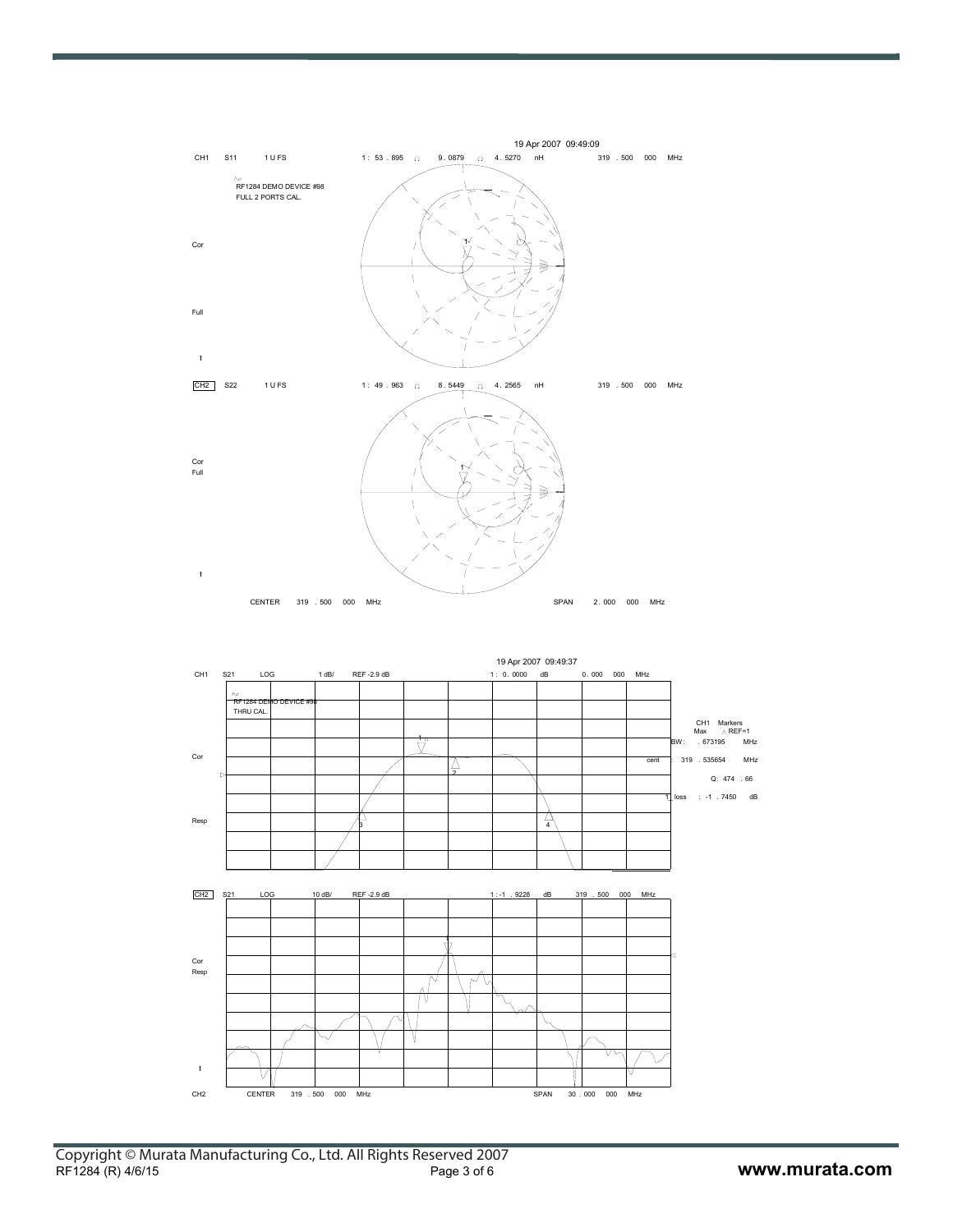

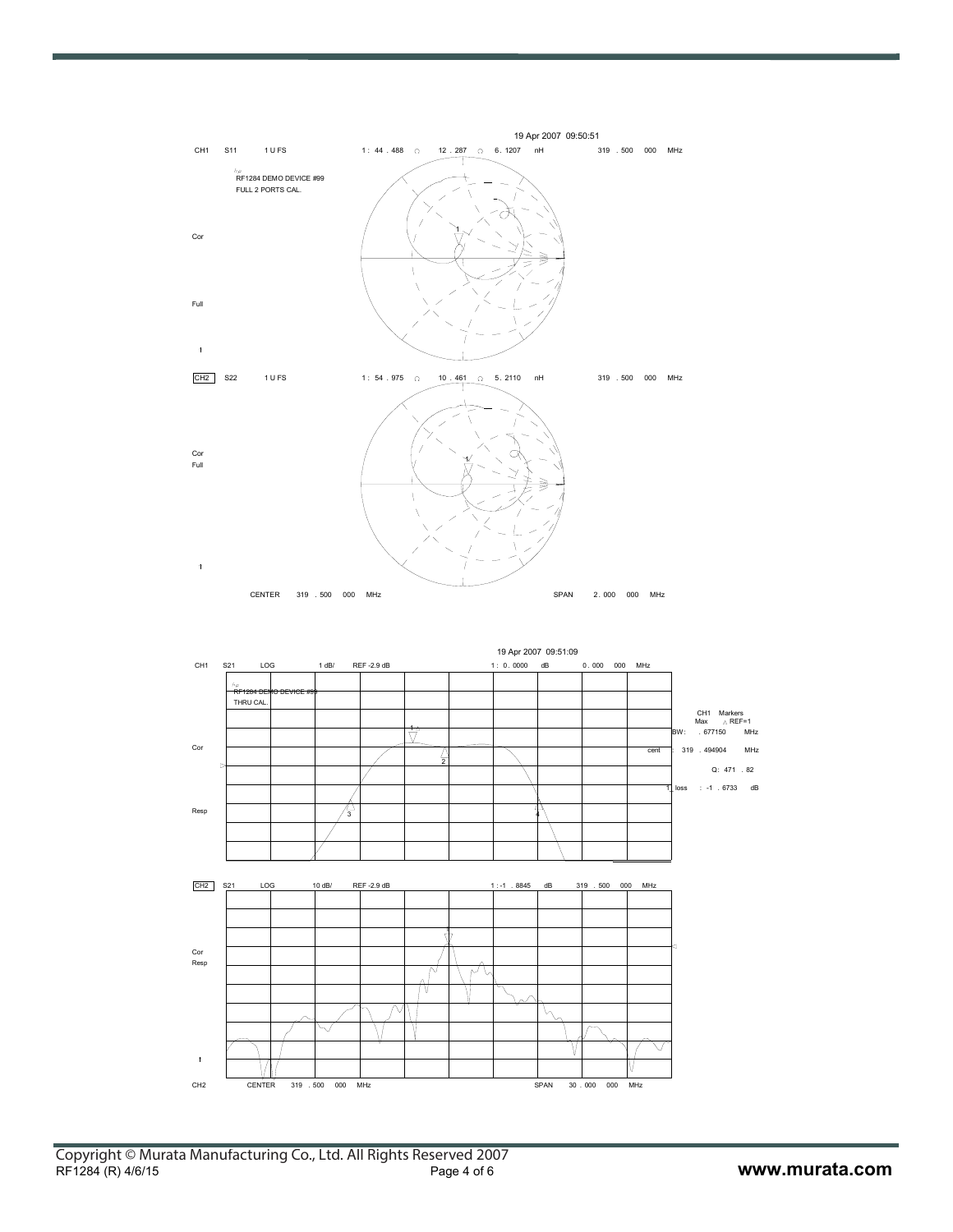

CH2 CENTER 319 . 500 000 MHz SPAN 30 . 000 000 MHz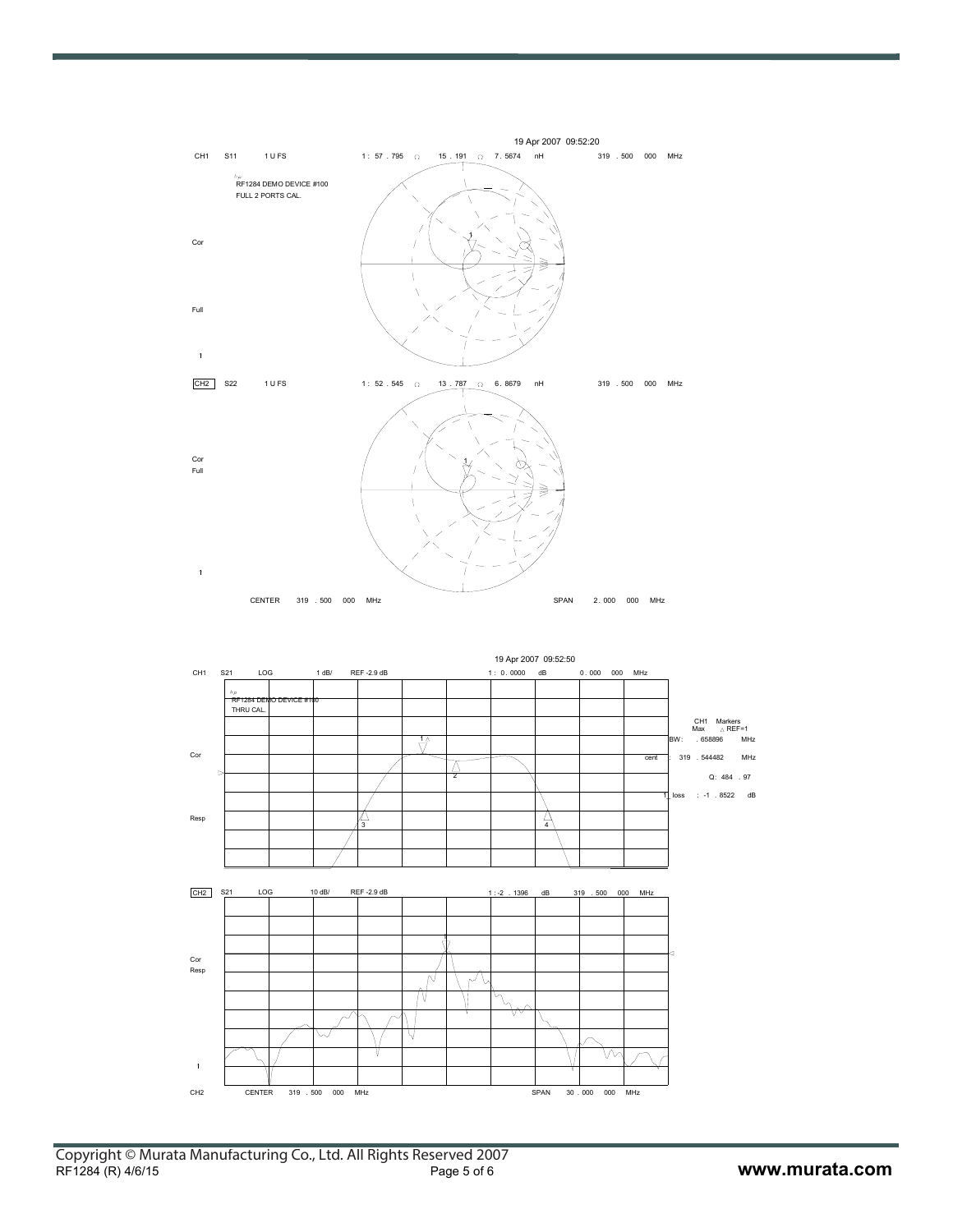

| PCB, | 400-0455-001              |        |
|------|---------------------------|--------|
| IND, | 501-0966-560, 1008CS 56NH | L1, L2 |
| CAP, | 501-1275-010, 0805, 1PF   | C2, C3 |
| CAP, | 501-1275-120, 0805, 12PF  | C1, C1 |